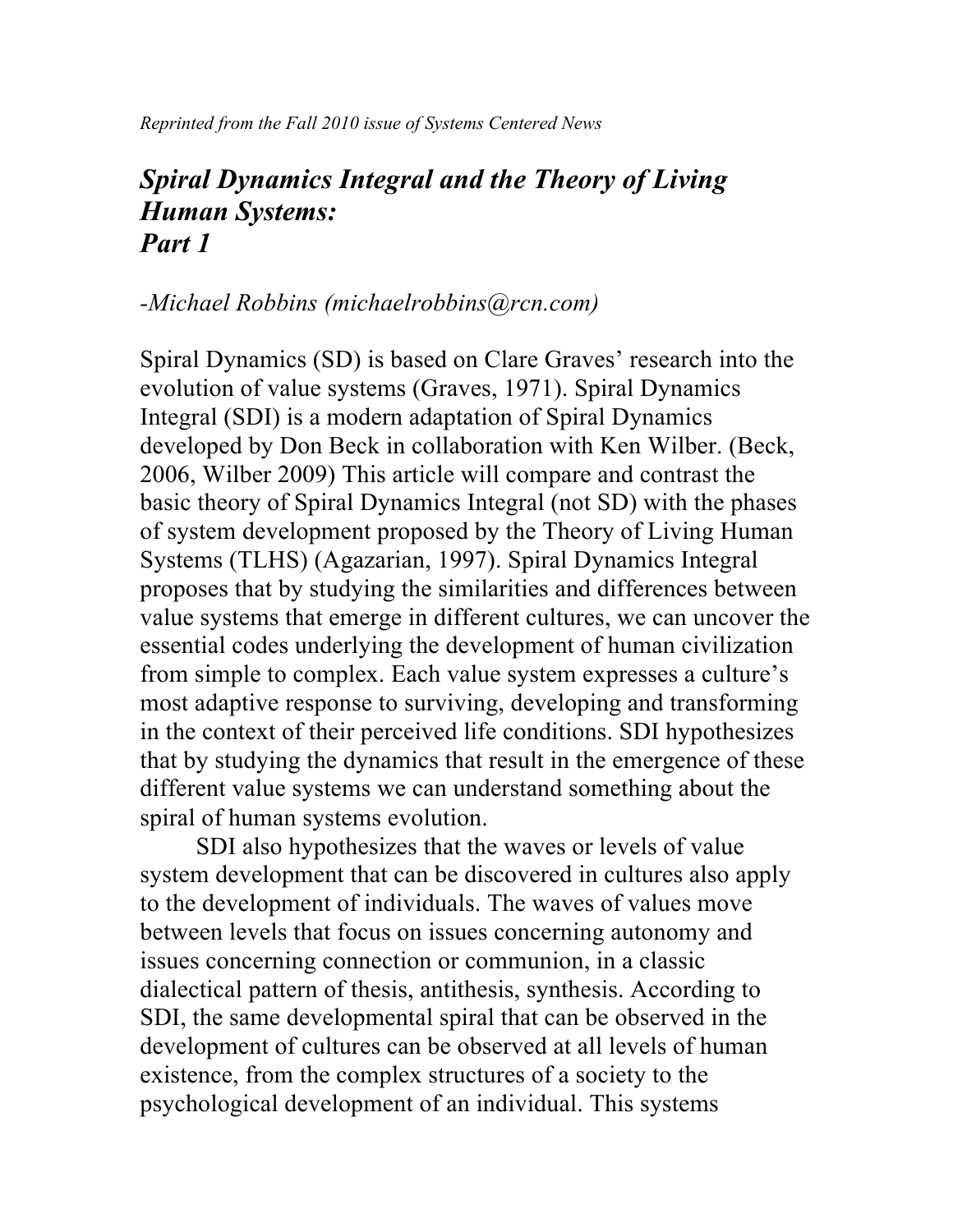understanding of human development, which Wilber likens to a hologram (Wilber, 2005), is similar if not identical to the principle of isomorphy in the Theory of Living Human Systems. Although the development of values can be followed in individuals, in this article I will be focusing on the culturallevel of value systems development.

In the first part of this two part series, I will present an overview of the first seven levels or waves of value systems uncovered by SDI (and SD), and compare and contrast them with the phases of system development in TLHS. Agazarian proposes three levels of human system development: *authority, intimacy,*  and *work, love and play*

(Agazarian, 1997). My hypothesis is that at each level of the spiral of values system evolution proposed by SDI, human beings are confronting either their conflicts around *authority* or *intimacy* and move through progressively deeper iterations of the phases of system development. My second hypothesis is that as human beings make the jump from what SDI calls first tier, *subsistence*  level value systems, to second tier, *being* level value systems, human systems are stabilizing their emotional and cognitive center of gravity in the third phase of system development: *work, love and play*. I will examine the first

hypothesis in the first part of this series and the second in the next newsletter. In the second part of this series, I will also examine the Theory of Living Human Systems as a second tier theory. Before we look at either of these hypotheses, it is important to have a basic understanding of Spiral Dynamics Integral.

# **An Overview of Spiral Dynamics Integral**

Graves' original theory proposes an *"emergent, cyclical, double helix model of … bio-psycho-social systems development"*  (www.spiraldynamics.org). Although there are important differences between Graves original theory and SDI, there are enough similarities between SD and SDI that a deeper examination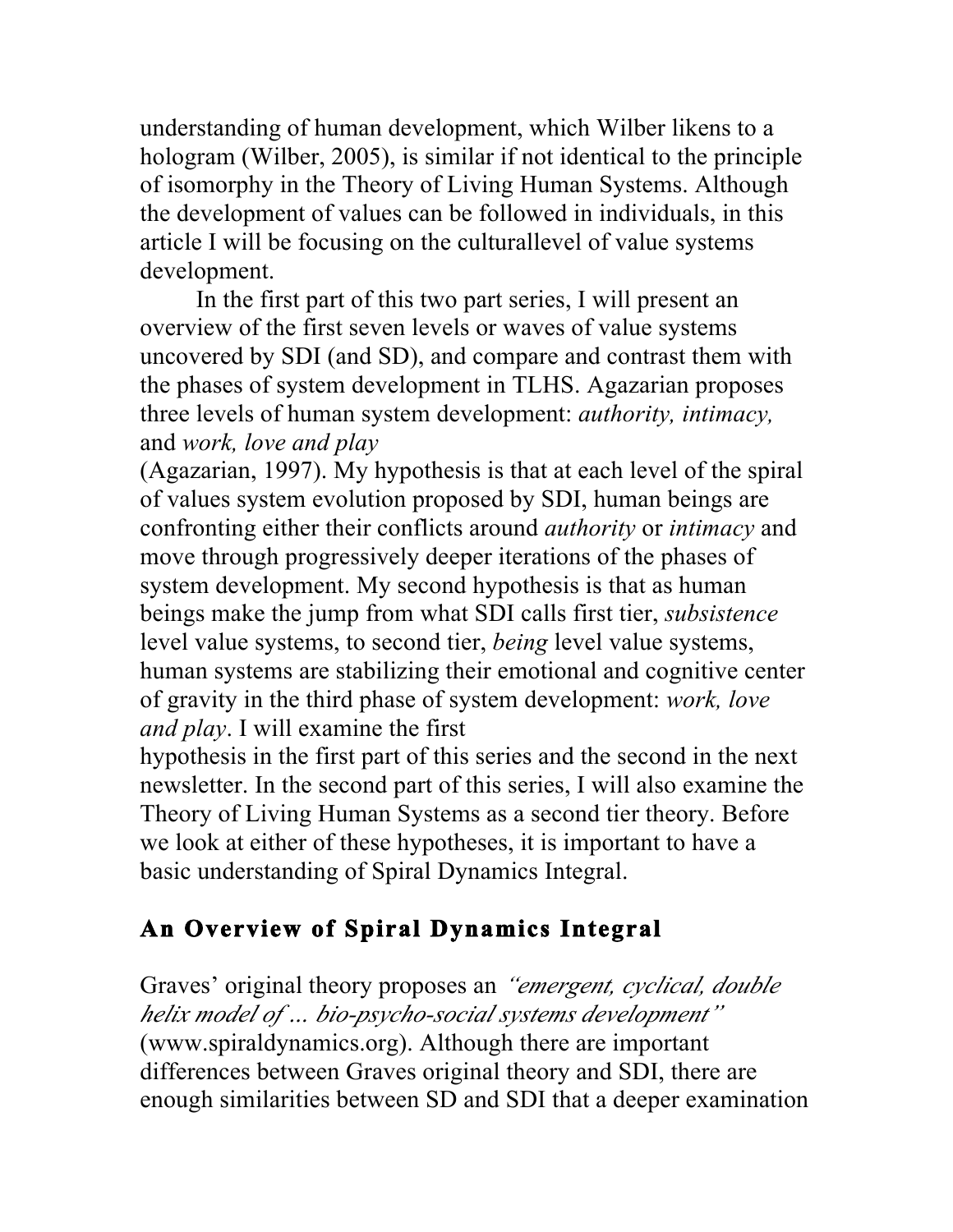of this rather complex sentence can serve as a window to begin to understand Spiral Dynamics Integral. *"Emergent"* refers to the observation that these "biopsycho-social systems of development" emerge naturally as

adaptive responses to the developmental tasks that all human systems face as they evolve from simple to complex. Similar to Agazarian's phases of systems development, SDI proposes that these phases of value systems development emerge naturally and can be observed empirically. Unlike SCT, SDI hypothesizes that as human system develop, new levels will continue to emerge in response to new contexts.

Each emergent value system is dependent on the level preceding it. Wilber introduced the principal of "transcend and include" (Wilber, 2005) into SDI to help understand the relationship between one level of complexity and the next. This idea is similar, if not identical, to the systems understanding of the principal of *hierarchy* (Agazarian, 1997). The practice of Spiral Dynamics Integral tests the hypothesis that if we can understand the dynamics that underlie evolving bio-psycho-social systems and the value systems that are the expressions of these dynamics, we will better understand how to release the inherent evolutionary force that exists in all human systems. All of the practical methods of Spiral Dynamics Integral evolve from a basic understanding of the dynamics behind evolving value systems. This project is resonant with the spirit of Agazarian's Theory of Living Human Systems (Agazarian, 1997). From the perspective of TLHS, one might propose that understanding the dynamics behind the development of value systems helps us to identify the driving and restraining forces towards the goal of the healthy development of human systems. Similar to TLHS, in SDI this development is understood to be a natural, organic process that occurs as human beings interface with their existential life conditions. It is only important to consult to this process when systems are stuck in redundant,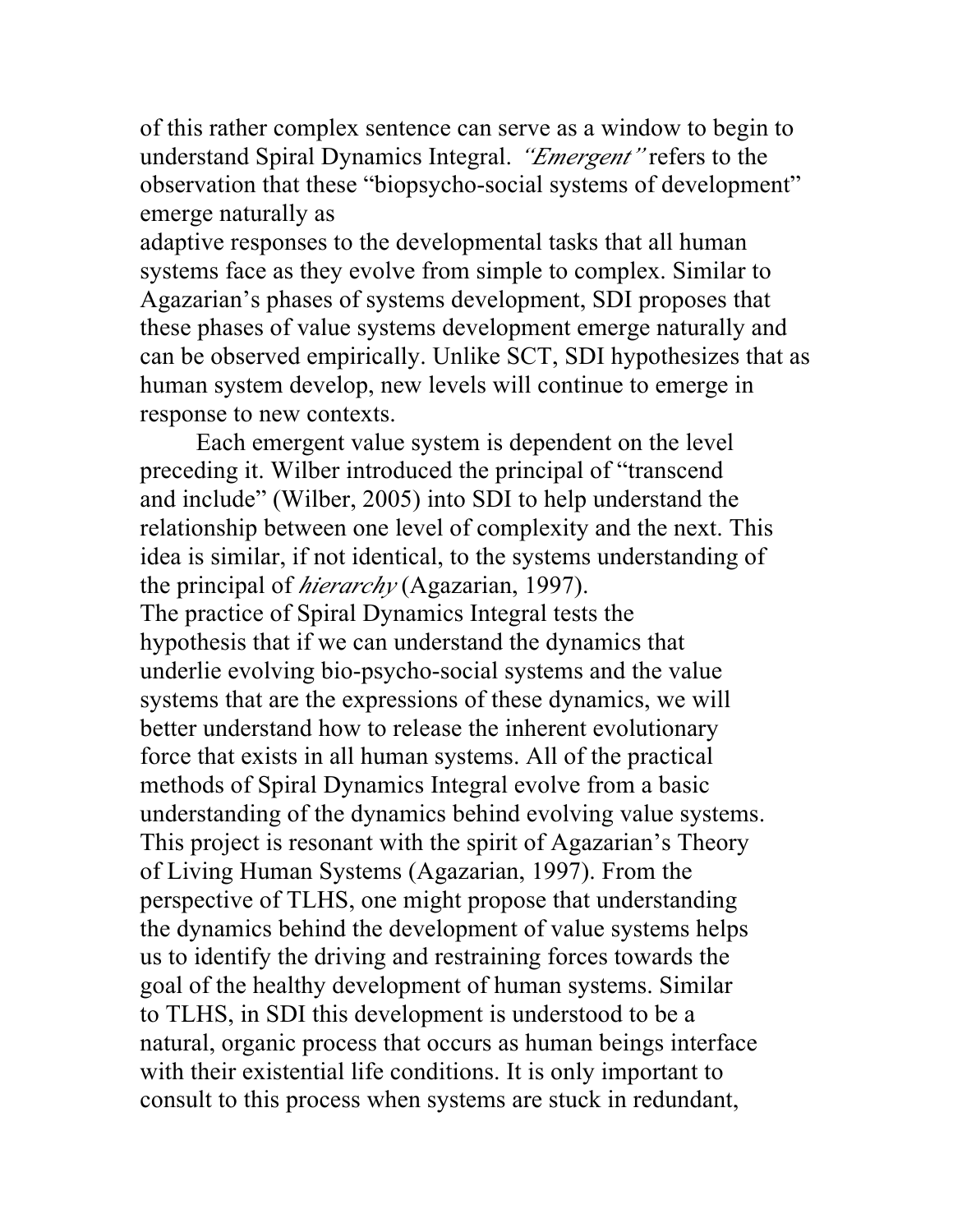destructive loops that inhibit the natural transitions from one wave of consciousness to the next.

*"Cyclical"* refers to the movement between systems that value the individual and systems that value the group. SDI observes that the evolution of values proceeds by ringing these two basic tones all the way up the spiral of human development. In one tone, value systems emphasize individual autonomy and furthering the agenda of the individual. In the other tone, they emphasize communion and connection and sacrificing the goals of the individual for the good of the whole. This might be understood in Agazarian's theory as a dialectic between the "person system" and the "member system" (Agazarian, 1997). This dialectic between the individual and the group is both similar and different from Agazarian's and poses some interesting theoretical questions that we will examine later. A *"double helix model"* introduces a rather important concept. Double helix refers to the interaction between existential problems and the genetic, neurobiological possibilities of human systems. As the neurobiological possibilities of human systems interact with existential problems, different waves of value systems development unfold organically. In other words, we live both inside of the context of our brains' potential for development and integration, and inside of the environmental pressures of society and our natural environment. The interaction of these systems creates the evolution of values that SDI proposes.

The double helix also reminds us of the human gene. This reference to the genetics of cultural systems foreshadows the modern discipline of memetics that Beck and Cowan integrated into Spiral Dynamics (Beck & Cowan, 1996). Webster defines a meme as "an idea, behavior, style, or usage that spreads from person to person within a culture." The theory of memes (Dawkins, 1989) proposes that memes are the behavioral equivalent of biological genes and as such are responsive to the same pressures of natural selection and competition for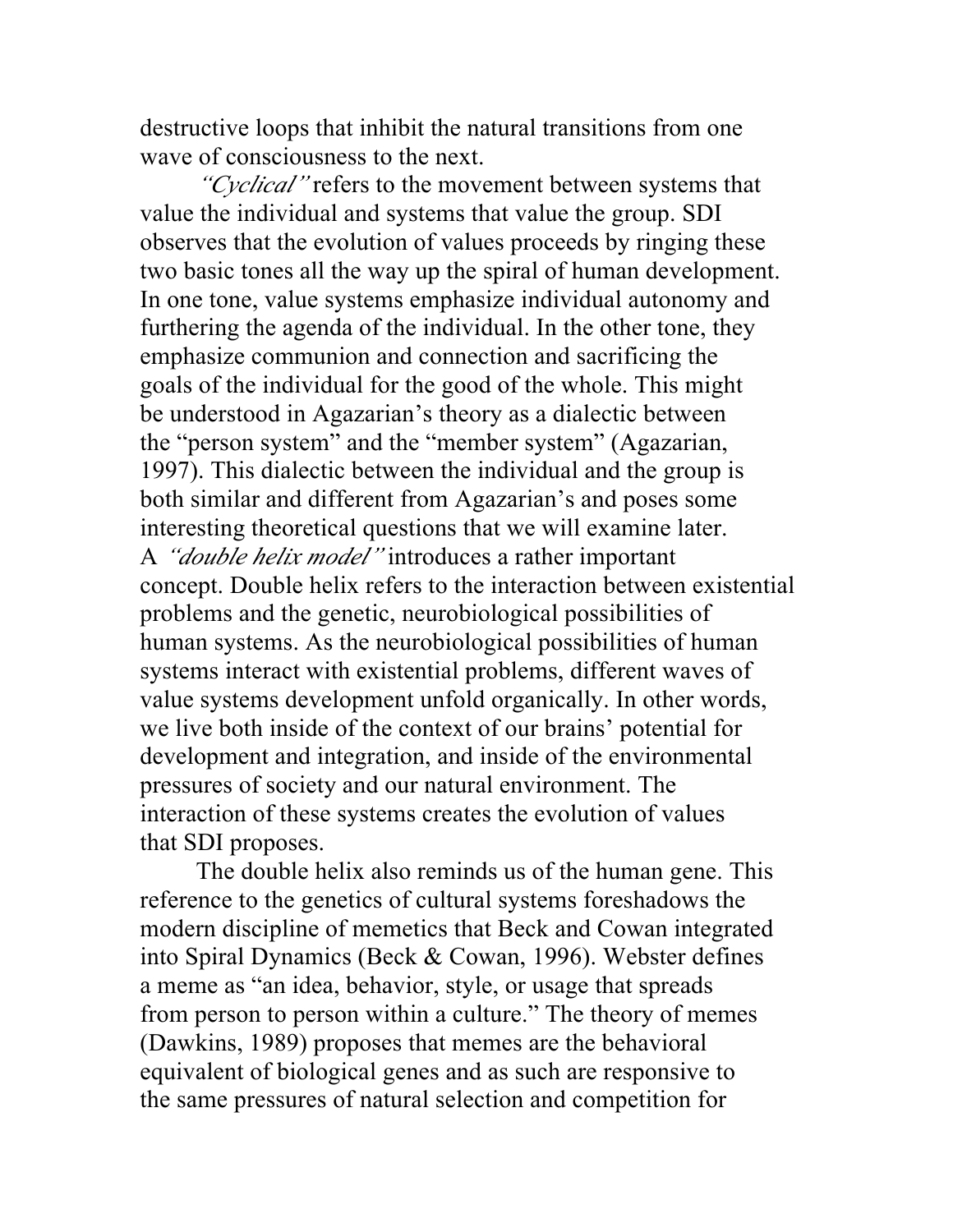survival as biological genes.

An example of a meme might be the differences in the ways that people greet each other in the Orient versus the way they greet each other in the West, i.e., a bow vs. a handshake. Although I am not aware of any studies that trace the history of these differences in customs, we can hypothesize that there was some form of evolutionary natural selection that led to this difference. (Perhaps, in the Orient, this was a way that human systems discovered how to control the transmission of disease.) The particular expressions of cultural memes are as varied as human cultures. However, according to SDI, underlying these unique expressions, or memes, are memetic codes of values that exist across cultures.

*"Bio-psycho-social systems of development"* lets us know that Spiral Dynamics Integral is interested in developing an understanding that cuts across the disciplines of the biological sciences, sociology, and psychology. In Wilber's Integral Model, this idea is expressed as the four quadrants of the subjective, inter-subjective, objective, and inter-objective dimensions (Wilber, 2009; Robbins, 2009). If SDI is correct, each level of the spiral will emerge simultaneously in the subjective, psychological dimension, the inter-subjective, social dimension, the objective, scientific, neuro-biological dimension, and the inter-objective dimension of the particular technologies that cultures use to convey energy and information. Given the new discoveries in brain science, it is particularly interesting to note that each level of the spiral may activate a new area of the brain. According to SDI, as human value systems become progressively more complex, it is hypothesized that the human brain will also become more integrated. If this hypothesis can be fully researched and tested, it may help us to more fully understand the neuro-biological dimension of human cultural evolution. This resonates strongly with Dan Siegel's assertion that an integrated brain, an attuned relationship and a coherent, healthy mind are all aspects of the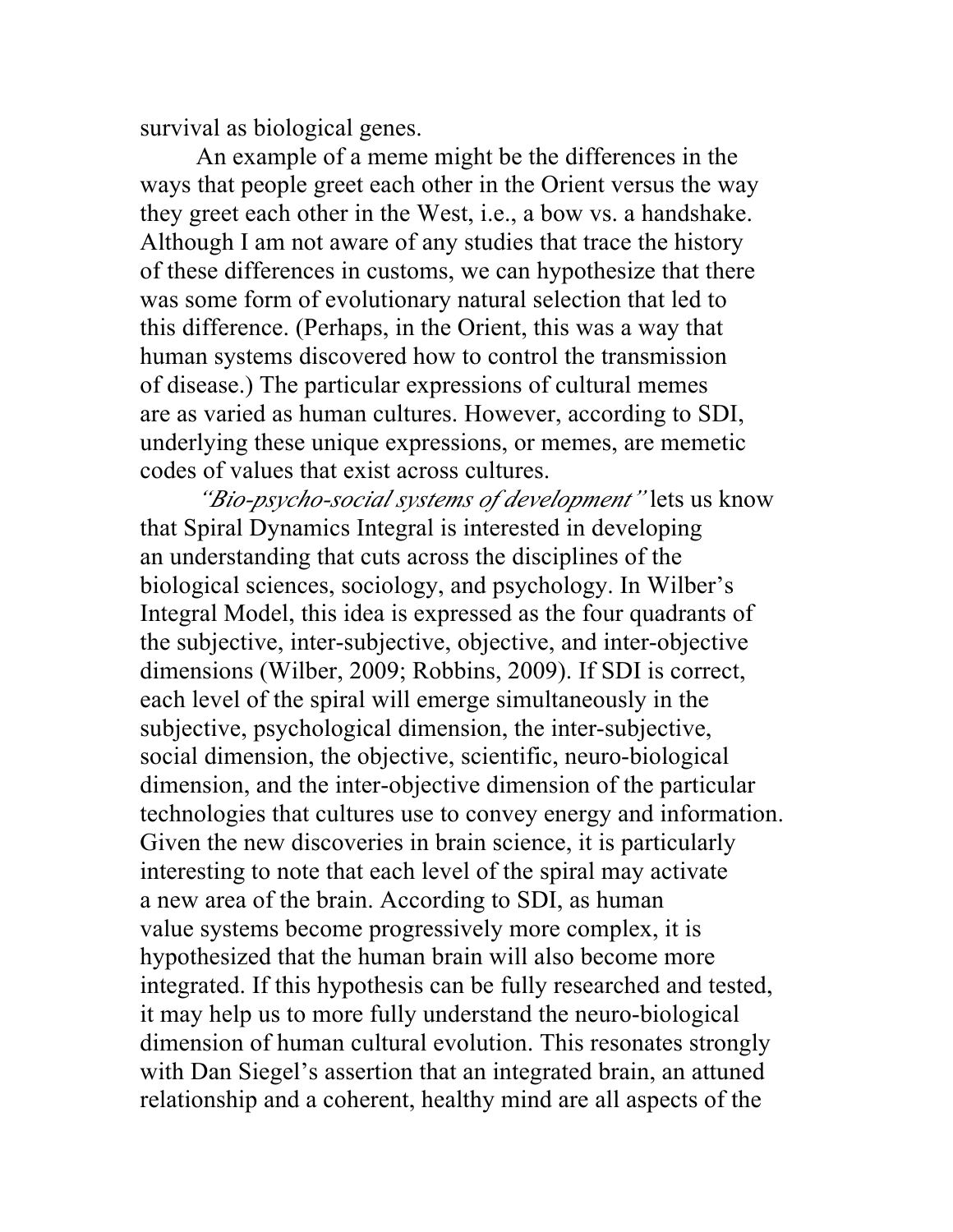same phenomenon (Siegel, 2007).

With this as a basic introduction to Spiral Dynamics Integral, let us now examine the spiral itself.

### **The Spiral Evolution of Human Bio-psycho-social Systems**

Each level or wave of the spiral in SDI refers to a state of consciousness that people and cultures pass through, not to people themselves. Individuals who identify strongly with a particular level may become exemplary leaders for that level, but the individuals themselves will continue to evolve through the levels as they understand and integrate the challenges posed by each level. Each level may also be conceptualized as a wave that bleeds through into the next wave. Each wave of mastery is dependent on the wave that goes before it. As stated earlier, no level or wave disappears; it is simply transcended and included in the next. This is equally true in both individuals and in cultures.

Spiral Dynamics Integral divides the levels into first tier, second tier and third tier systems. In this article I will only address first tier value systems and the first level of the second tier. For a more complete description of all of the levels please refer to Ken Wilber's course "The Integral Approach" (Wilber, 2009).

A brief word about colors. In the practice of Spiral Dynamics Integral, it is common to refer to the different levels by a color. This shorthand seems useful. As most practitioners of Spiral Dynamics Integral use this shorthand, I will do so as well. (These colors are purely arbitrary and do not have any special meaning or resonance with other systems that use colors such as the chakra system or Chinese five element theory.)

### **First Tier Systems**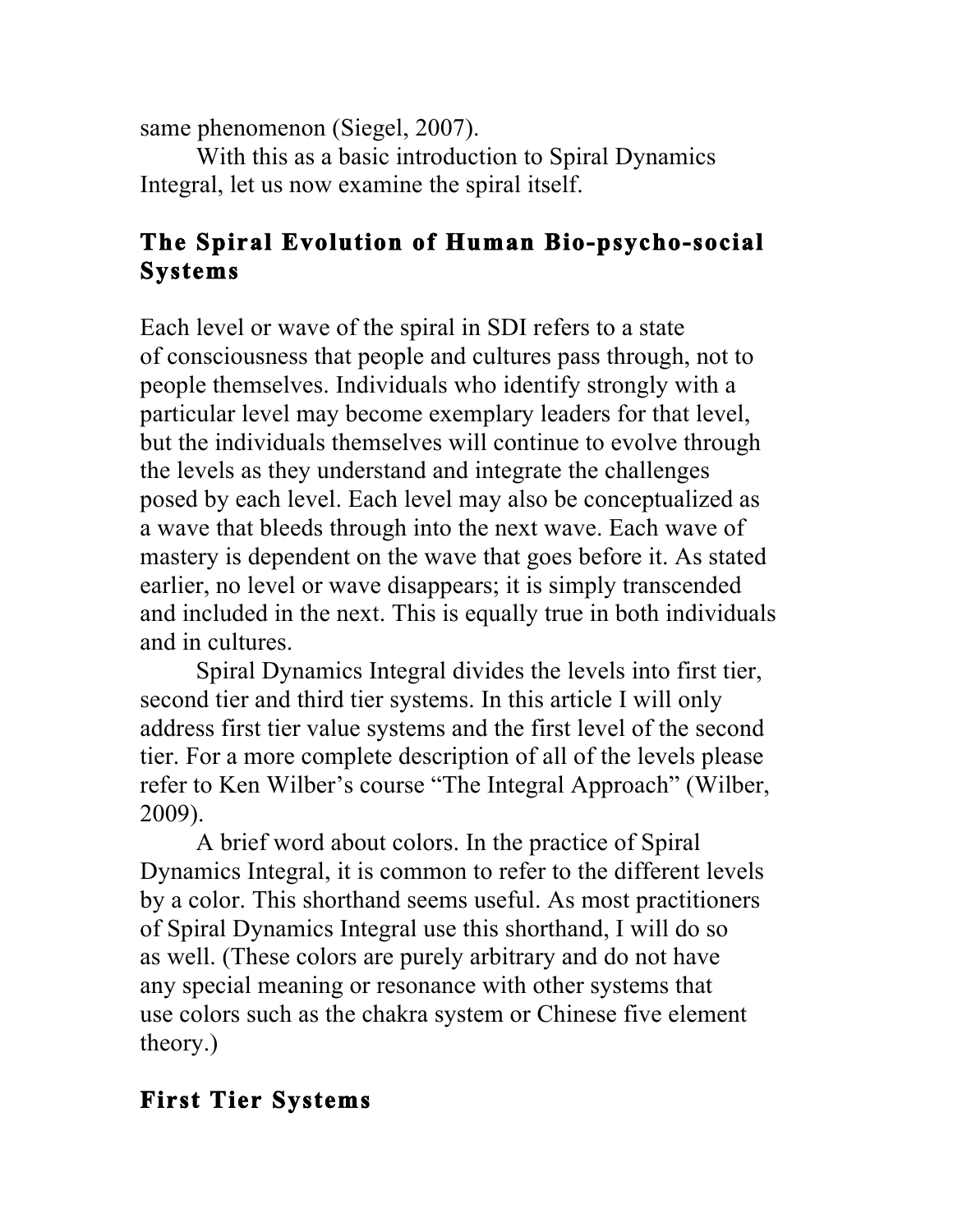### *Beige – Archaic consciousness*

This first level emerges as human systems confront the demands of survival in the natural world. This level emerged approximately 100,000 years ago and is associated with the emergence of the first homo-sapiens on the planet. At this level, human systems are confronted with the basic needs of shelter, food and survival in a threatening world. At this level there is no "self" per se. This level is concerned with the basic instinctual drive to survive as an organism. Biologically the primary level of neural activation is the brain stem. Here, the instinctual forces rule and consciousness is preoccupied with staying alive. The needs for warmth, food, and procreation are primary. In modern times, when a human system is confronted with a great calamity such as a natural disaster, a life threatening physical or mental illness, or war, a partial, temporary regression to this stage of consciousness may occur in response to the re-emergence of Beige level survival concerns. We also see this stage in infants.

# *Purple – Tribal Consciousness*

Tribal consciousness is humanity's first attempt to master the natural environment as a group. At this level human systems recognize that they are stronger as a group than they are individually. Life conditions are perceived to be quite threatening and consciousness interprets these realities by hypothesizing that the natural world is controlled by mysterious spiritual forces that must be placated if it is to survive. This is consciousness' first attempt to piece together a mythology and rationale for the environment that it finds itself in. This is the level of magic and magical thinking. At this level consciousness starts to make correlations between the inner and outer world and believes that through rituals and taboos it can control the natural world and create a sense of harmony and safety.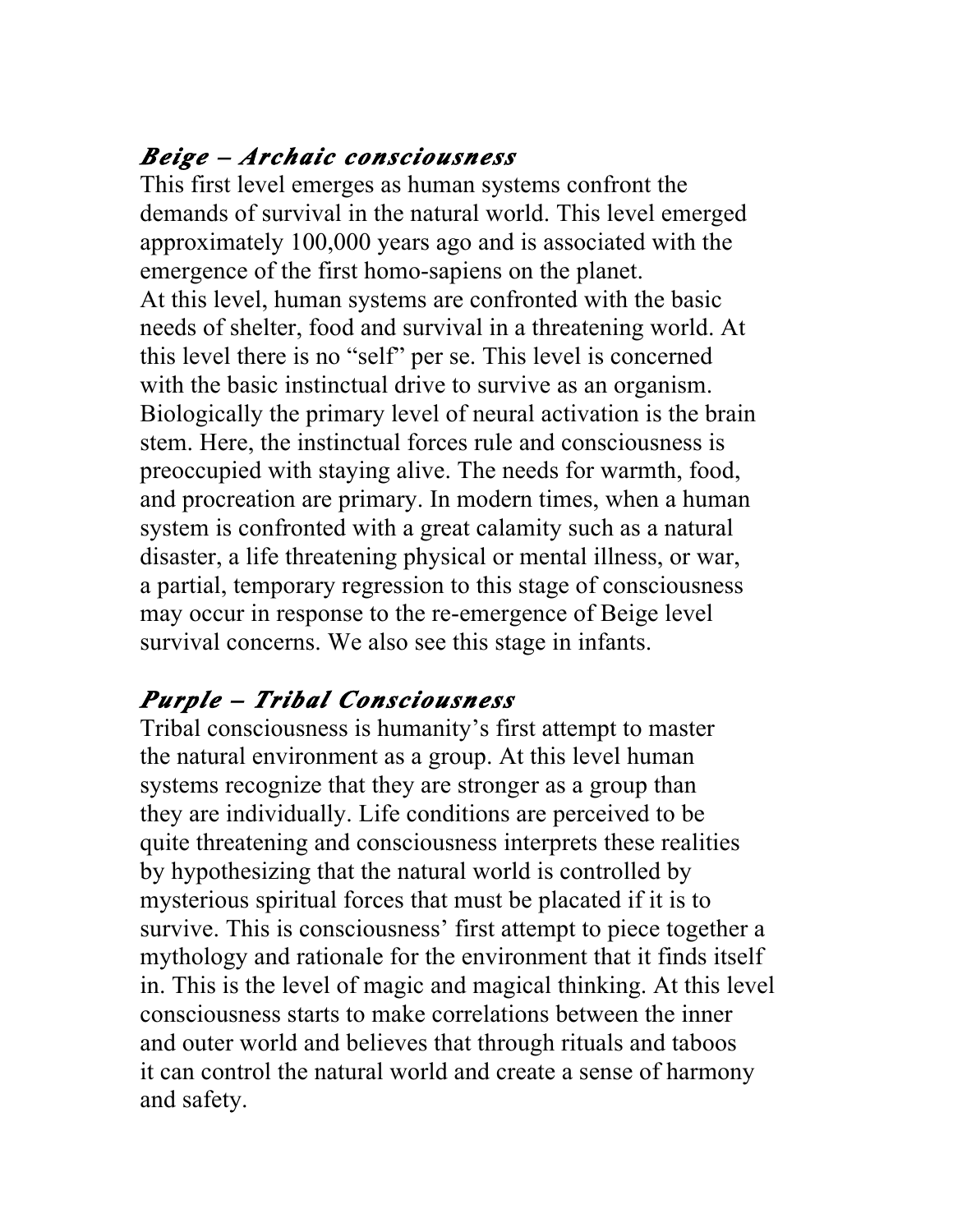The value system at this stage is to sacrifice the individual for the tribe, to follow tribal customs, and to respect and obey tribal elders. The particular memes that appear at this level are sacred rituals that honor the ancestors, nature spirits as well as sacred objects and places. There are also strong tribal taboos forbidding certain kinds of behaviors.

On the inter-objective dimension, the tribe learns how to survive as a group by foraging, hunting and herding and early forms of agriculture.

It is hypothesized that the average level of neurological activation at this level is in the limbic system. (Mcintosh, 2007). This is not to imply that there is no access to the neofrontal cortex, (particularly the right brain, which may also be quite involved at this level) only that the primary locus of control may be centered in the limbic system. This hypothesis needs to be rigorously tested before any conclusions can be made.

It is estimated that 5% of the world's population is identified predominantly at the Tribal level and that they control less then 1% of the world's wealth and political power (Mcintosh, 2007). (It is important to remember that even though a portion of the world's population may be predominantly identified at any given level, these are systems that exist in all people, everywhere. Whenever the existential problems that give rise to tribal values emerge, tribal value systems re-emerge.)

When consciousness emerges into the next wave it begins to develop a separate sense of self. Individuals who progress into the next wave have risked separating themselves from their group and discovered that the superstitious belief that breaking the taboos of the tribe results in death or "bad luck" is not always true. This discovery of a separate self leads to the development of *warrior consciousness*. The transition to the next level of consciousness is triggered by the allures of freedom and power available for individuals in a warrior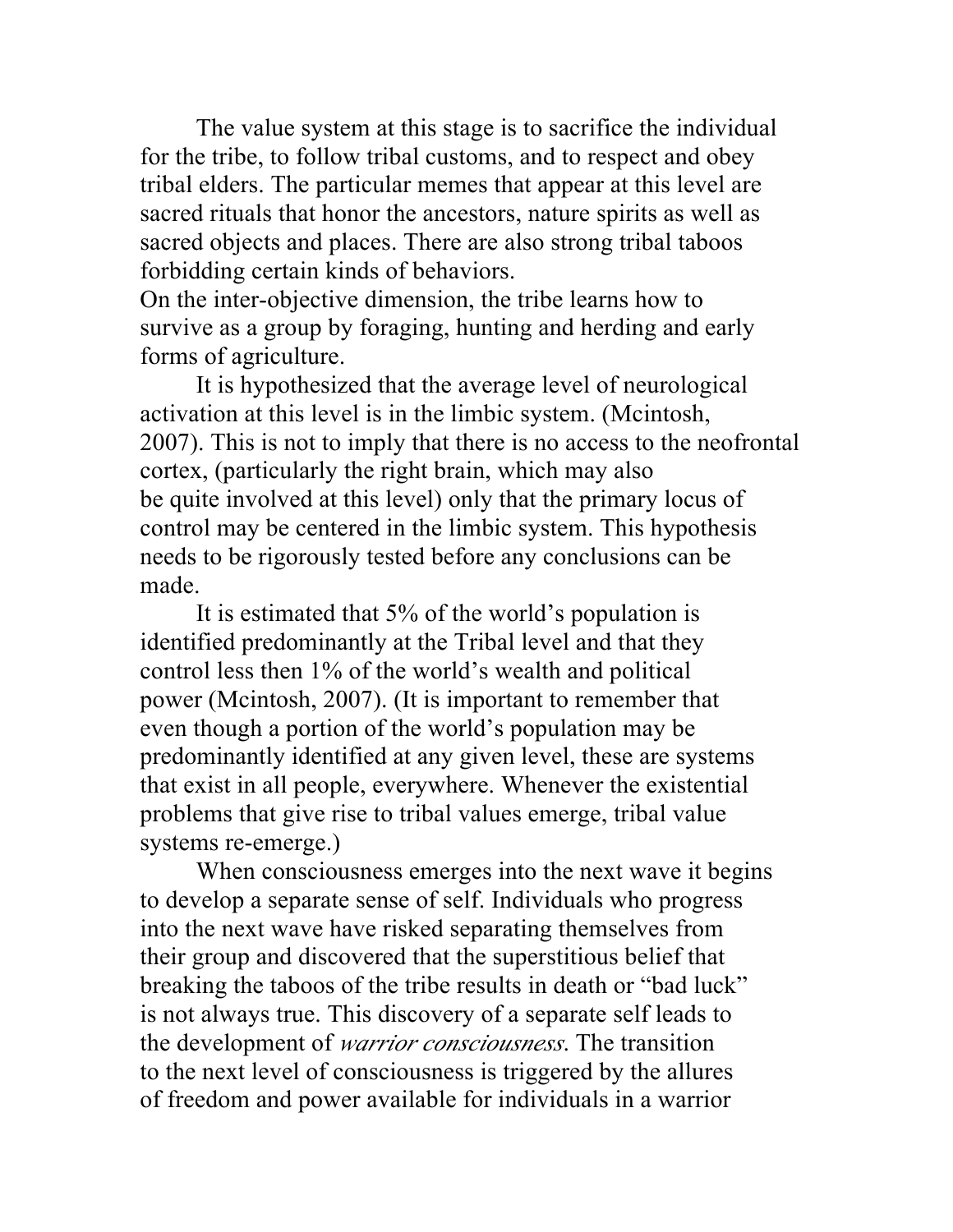culture, rebellion against the conformity of tribal norms, the fear of death, or the attack of outsiders.

# *Red – Warrior Consciousness*

At this level consciousness is responding to a perception that the conformity of tribal life is oppressive. The solution to the perceived life conditions of a threatening world of human and animal predators is now found in the dynamics of power. This is a dog eat dog world, and the overriding value is to be more powerful than the next guy. The priority here is to gain control and to dominate one's environment at any cost. Leaders at this level are the members of society who can command the most loyalty by virtue of their ruthless pursuit of personal power. At this level, consciousness seeks to gratify itself and to hell with anyone else. This is also the level where personal honor is paramount and the fear of shame is most intense. We can see this consciousness acted out in gangs when a gang member is killed because he "dissed" another gang member. On the positive side, a great deal of individual initiative and creative action is explored at this level.

In the inter-objective dimension, human systems develop the arts of weaving, metallurgy, stone architecture and calendars. The spiritual systems at this level worship Gods that have qualities of power and dominance.

It is hypothesized that the average neurological activation at this level is still in the limbic system (Mcintosh, 2007). It is estimated that approximately 20% of the world's population has their dominant center of gravity at this level.

Their estimated share of the world's political power and wealth

is 5% (Mcintosh, 2007).

The fear of death, parenthood, illness or injury and the wish to belong to a culture that is secure lead to the emergence of the next level – traditional consciousness.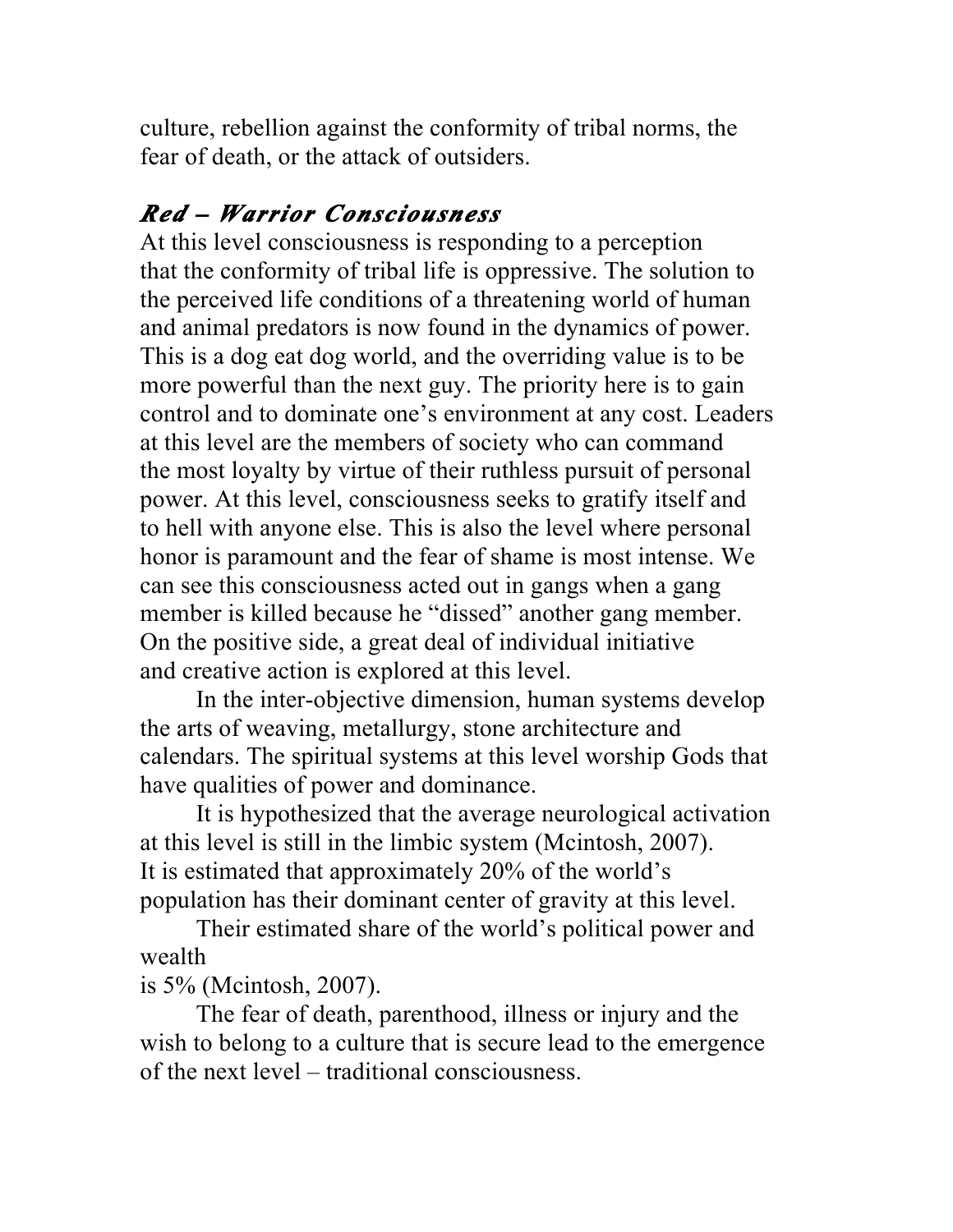## *Blue – Traditional Consciousness*

In response to the pathologies of warrior consciousness, human systems seek to create a sense of unity through bonding around a transcendent purpose. This level of consciousness perceives that an "evil" world is in need of "God's law" to bring it back into harmony. Self-centered wishes are sacrificed to a transcendent vision of right and wrong that lends a sense of mythic order to the universe. Salvation is achieved through obedience to this mythic order. The group demands faith in the revealed truths of the particular spiritual vision espoused by the culture. Inside the safe confines of the faithful, humanity is rescued from its egocentricity and aggression. A sense of civic duty, respect for authority and morality rule.

This level is an extremely important step forward in stabilizing the project of human civilization. All successful societies have developed a strong traditional layer of consciousness. At this level humanity develops a universal code of law that is written down and based on moral principles that protect the good of the whole. A transcendent, spiritual or mythic authority supports this sense of right and wrong.

On the down side, the pathological expression of this stage results in intolerance, dogmatism and fundamentalism. Outsiders and non-believers may be ostracized, killed or persecuted.

At this stage of development it is hypothesized that there is an increased activation of the neo-cortex with continuing influence of the limbic system. Evidence that the neo-cortex is not fully activated might be observed in the unexamined, emotionally based beliefs in a literal interpretation of scripture or mythology.

In the inter-objective dimension, human systems fully develop the art of writing, legal systems, centralized political authority, the wheel, and elaborate spiritual practices and rituals.

This value system is extremely powerful in the world today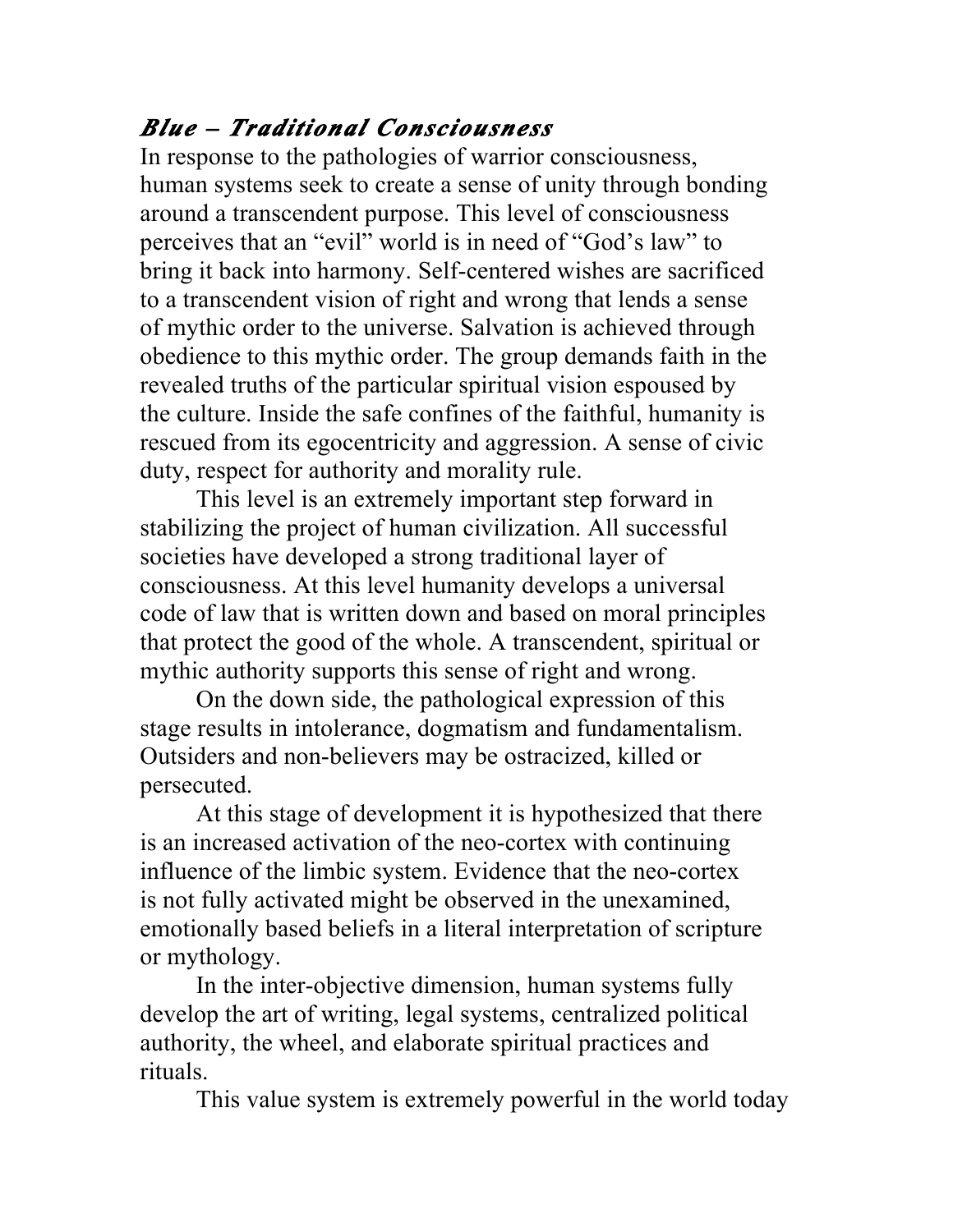with an estimated 55% of the world's population predominantly identified at this stage controlling 25% of the world's wealth and political power (Mcintosh, 2007).

As consciousness begins to recognize the conformity and chauvinism that arise from the conviction that one's group knows the "Truth," it begins to question the basic tenets of the traditional value system. As human systems move through this level to the next, they begin to develop a scientific method of inquiry into the nature of reality.

#### *Orange - Modernist Consciousness*

Modernist consciousness heralds the triumph of reason over mythology. We can see various beginning forms of modernist consciousness historically over the past 2,500 years in times such as the Golden Age of ancient Greece, as well as in parts of ancient Chinese, Islamic, and Indian history. However it is not until the European Renaissance, which culminates in the Enlightenment of the 17th and 18th centuries, that modernist consciousness emerges in a sustainable form.

Even though modernist consciousness has been around in a stable and sustainable form for centuries, there is still a vigorous culture war being waged today between the modernist and traditional wave of consciousness. Examples of this are easy to point to, such as the struggle between fundamentalist religion and scientific research or the political polarization in the US between the "red" states and the "blue" ones.

With the birth of modernism we see major advances in the areas of philosophy, logic, art, mathematics and politics. The neo-cortex, predominantly the left-brain, is now available to human consciousness and humanity dives into researching and understanding the world with a revolutionary sense of objectivity and empiricism. The dogmatic worldview of traditional, mythological consciousness is radically questioned and modern scientific research is born. Consciousness shifts back to an emphasis on the agenda of the individual and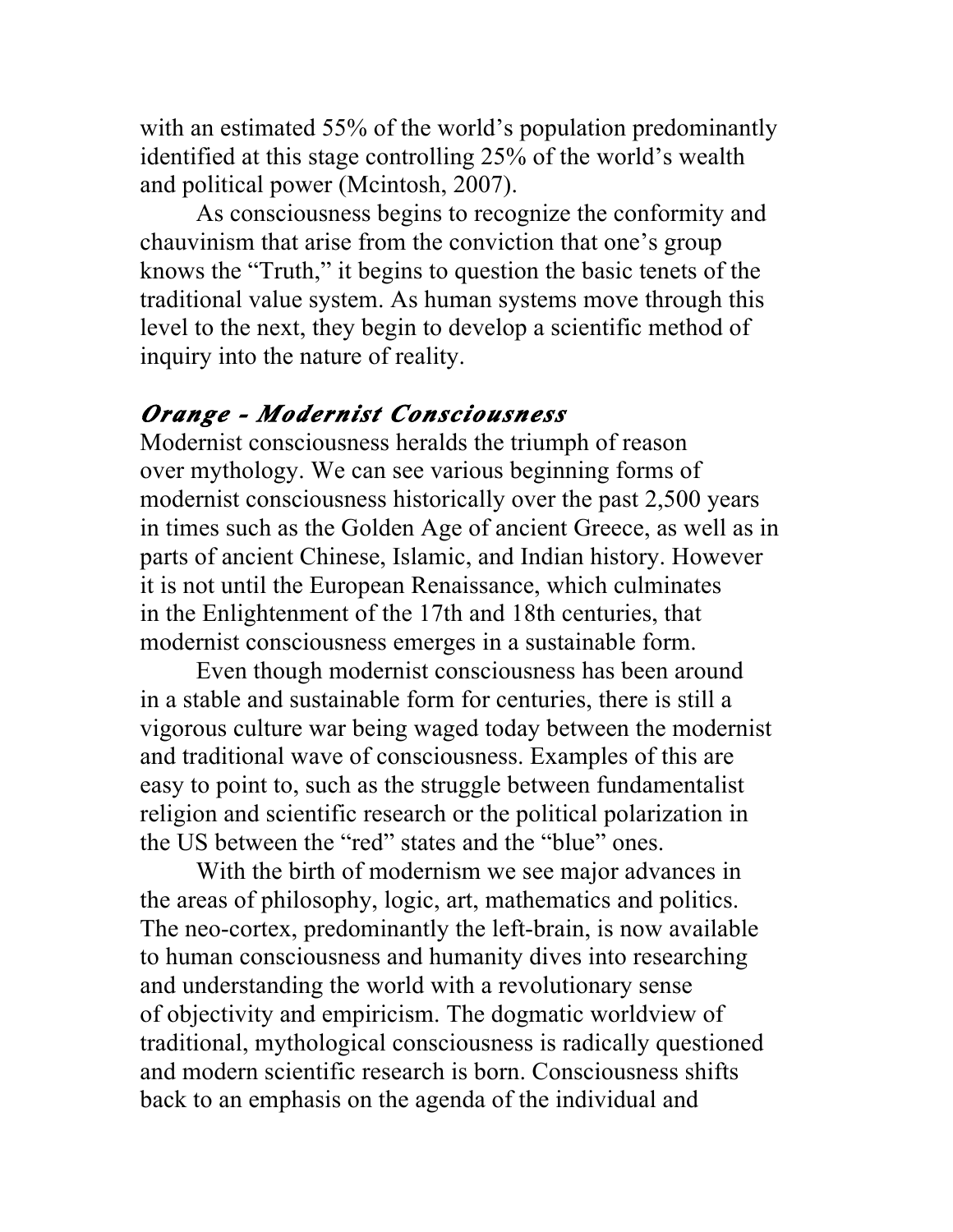achieving the "good life" through science, technology and competition for the most ingenious solutions to practical problems. Individuals who are living inside the modernist world-view are extremely competitive, pragmatic, autonomous and independent. Achievement is based on merit and the sky is the limit.

In the inter-objective dimension, human systems develop the art of scientific inquiry, advanced mathematics, reason and logic, and advanced industrial, transportation and communication technologies.

On the down side, this stage can be exploitive, unscrupulous, and greedy. The pathological expression of modernist consciousness is the driving force behind the corporate rape of our natural resources. An unhealthy expression of modernist consciousness can also lead to a form of reductionism that denies the realities of inner life. Everything must be quantifiable, observable and empirically based to pass the rigors of narrowly defined scientific criterion for truth and relevance. This minimizing of the subjective, inner life leads to the ills of alienation and isolation that we see so often in modern society. These pathologies of modernism ultimately lead consciousness to develop into the next stage, "post-modernism."

According to SDI, approximately 15% of the world's population has their primary identification in the modernist wave of consciousness. They control 60% of the world's wealth and political power (Mcintosh, 2007).

#### *Green - Post-modern Consciousness*

Post-modern consciousness is exemplified by the culture of the 1960's. The perceived life conditions are of an exploitive, corrupt, corporate hierarchy that is systematically degrading our natural resources and fostering a shallow, self-centered materialism. Post-modernism celebrates the values of inclusion, consensus, multiculturalism and spiritual diversity. It also gives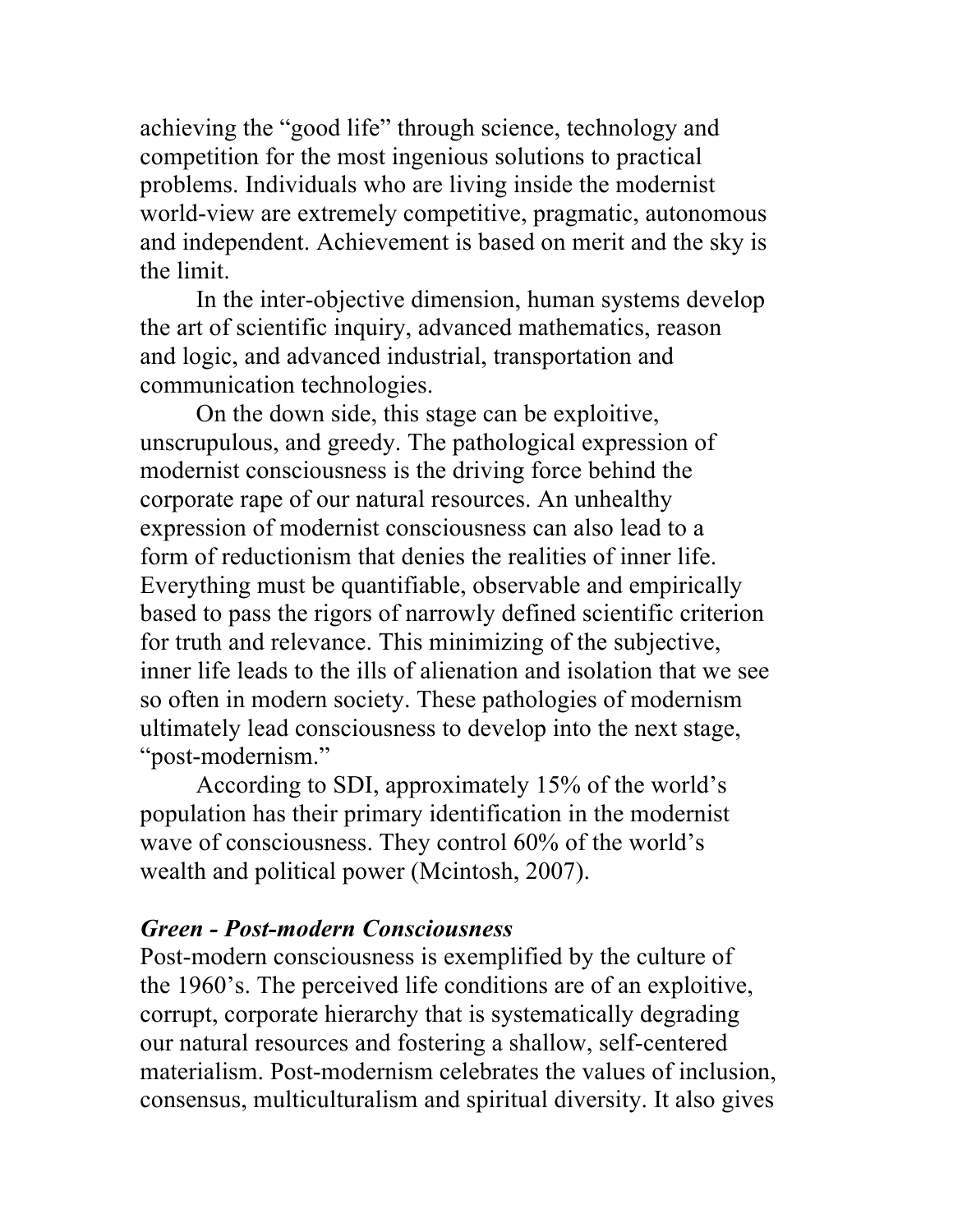birth to the personal growth movement, sensitivity training, and environmentalism. Post-modernism's contribution to the spiral is a world-centric sense of morality, an increased responsibility for the planet and all of the people that live on it, as well as a renewed creativity and spiritual freedom. Post modernism also celebrates the feminine in many forms. This serves as an antidote to the male dominated values of modernism.

On the negative side, post-modernism fosters a kind of groovy narcissism and value relativism that flattens out any sense of verticality in the spiral. By welcoming everything, it fails to recognize real differences in levels of complexity. Paradoxically, even though proponents of post-modernism espouse a sense of universal acceptance, they usually have contempt for the contributions of both the modernist and traditional levels of consciousness. Post-modernism can throw the baby out with the bathwater in its search for the Garden of Eden.

In the inter-objective dimension, human beings develop constructivist criticism, non-violent resistance, post-modern art, music and poetry, and there is a wide dissemination of mystical and spiritual practices without the dogmatism of traditional religious structures. It is hypothesized that people in the post-modern wave of consciousness are mostly right brain dominated.

It is estimated that only 5% or less of the worlds population are living in the post-modern layer of consciousness and that they control 10% of the world's wealth and political power (Mcintosh, 2007).

The pathologies of post-modern consciousness lead to a momentous jump in consciousness. The next level to emerge is so qualitatively different from everything that went before it that SDI identifies it as a whole new tier. SDI hypothesizes that the first tier is focused on *subsistence* and *survival* and that the second tier is focused on being. In this article, I will only examine the first level of second tier consciousness, Integral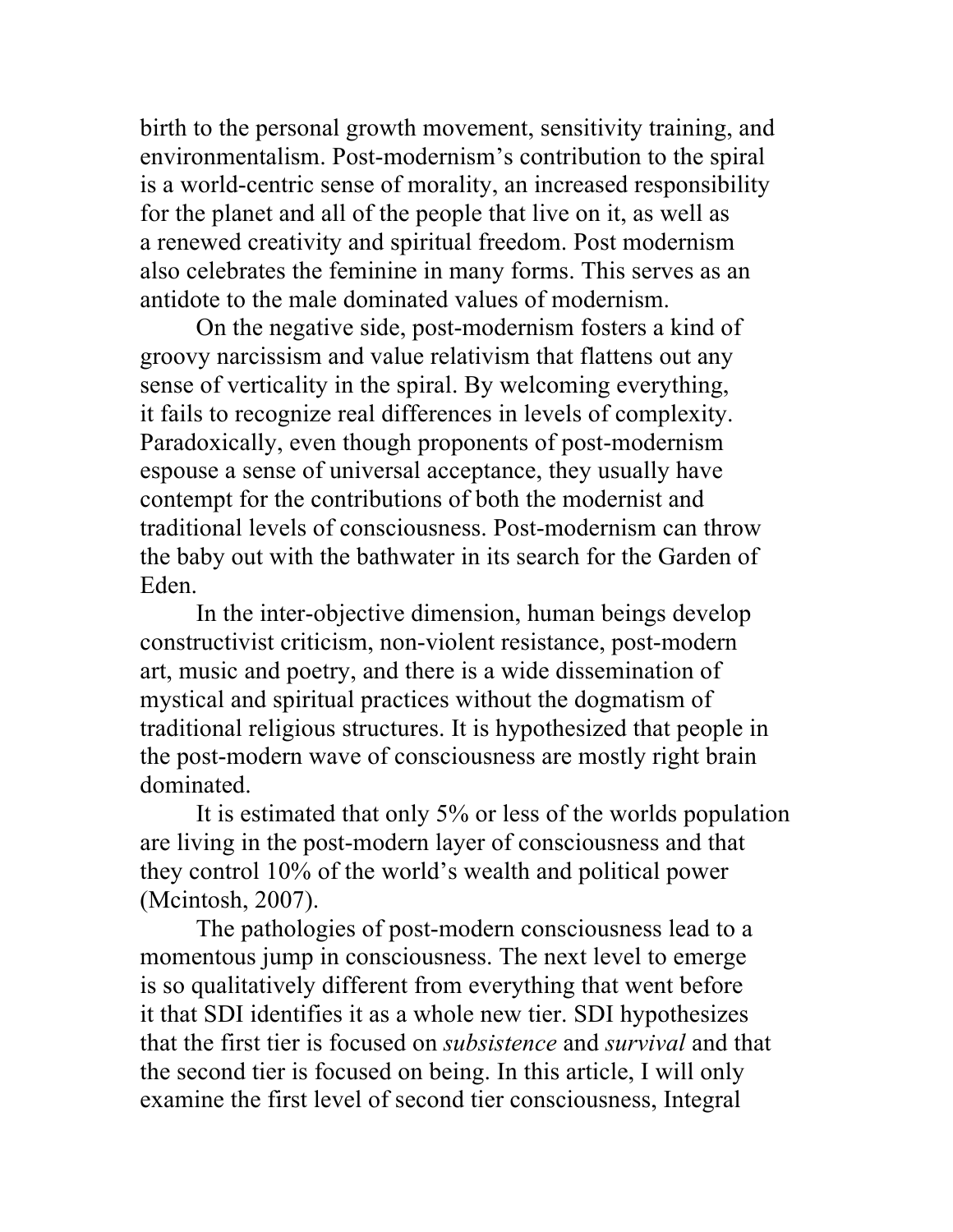Consciousness.

### **Second Tier**

### *Yellow – Integral Consciousness*

As human systems come to recognize that post-modernism, for all of its wonderful idealism, fails to offer realistic solutions to the world's problems, a quantum leap in consciousness occurs. Prior to this level, each layer is held in a strong dynamic tension and opposition to the layer that precedes it. Integral Consciousness is the first layer to value the contributions of all of the levels of the spiral. Unlike post-modernism, Integral consciousness values the gifts of every previous level without flattening the spiral into a value relativism that denies the progress of human systems evolution. The reality of hierarchy and differences in levels of complexity and inclusiveness is honored without making lower levels of the spiral wrong. Integral consciousness gives birth to systems thinking and develops a complex understanding of the necessity of every level of the spiral. The world-centric morality of post-modernism is made practical and the culture war between the blue, orange and green value systems is overcome. Integral Consciousness retains all of the technical know-how of the orange wave with none of its egocentricity or greed. As systems thinking takes root, a deep appreciation for the dialectical process of human evolution emerges. Consciousness succeeds in holding both sides of paradoxical truths by seeing a larger perspective. Individuals may become "spiral wizards" contributing to the healthy growth of the spiral and shoring up the excesses and distortions of each layer wherever they encounter them. At this layer of awareness consciousness shifts back to the individual but with a crucial difference. Individuals are now each responsible for their contribution to the good of the whole. The value of inner discipline and the capacity to contain and use one's individual power in the service of the whole emerges.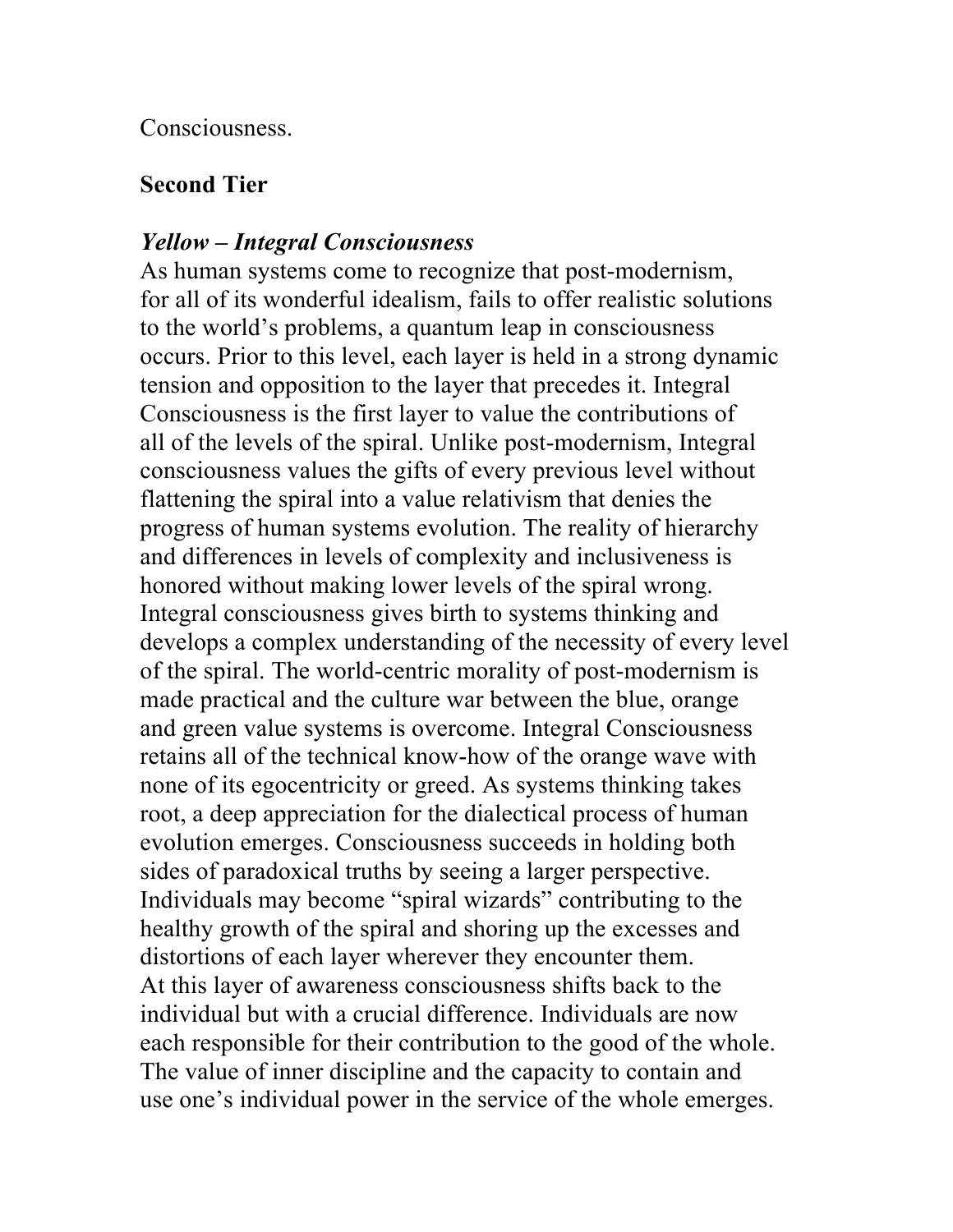The politics of blame are seen as useless and pragmatic solutions are highly valued. Functionality is prized above titles and this value system rewards whoever has the knowledge and capacity to solve a problem rather then whoever has the most impressive degree.

There is also a new insight into the importance of the internal universe and the consequences of inner choices on the outer world. For the first time, the streams of science and spirituality begin to collaborate with each other in a profound way and spiritual technologies are researched empirically and found to have a profound contribution to human health and happiness.

It is hypothesized that neurologically, for the first time the left and right neo-cortex become integrated in a stable and coherent way.

In the inter-objective dimension, the key technologies that are developed at this level are systems science, dialectical evaluation, the global systems economy, and spiritual practice. On the down side, there can still be a sense of elitism and aloofness in respect to people who are identified at lower layers of the spiral. Because this is a self-oriented wave of consciousness, there can be a tendency for people identified at this level to lose connection with a larger group of like-minded people in their brilliant practice of "spiral wizardry."

It is estimated that only 1% of humanity is living in this layer and that they control only 1% of the world's wealth and political power (Mcintosh, 2007). However, this may be rapidly changing.

### **Comparing and Contrasting Spiral Dynamics Integral with the Theory of Living Human Systems**

Spiral Dynamics Integral and Agazarian's Theory of Living Human Systems (TLHS) have much in common. They both appreciate that human system develop from simple to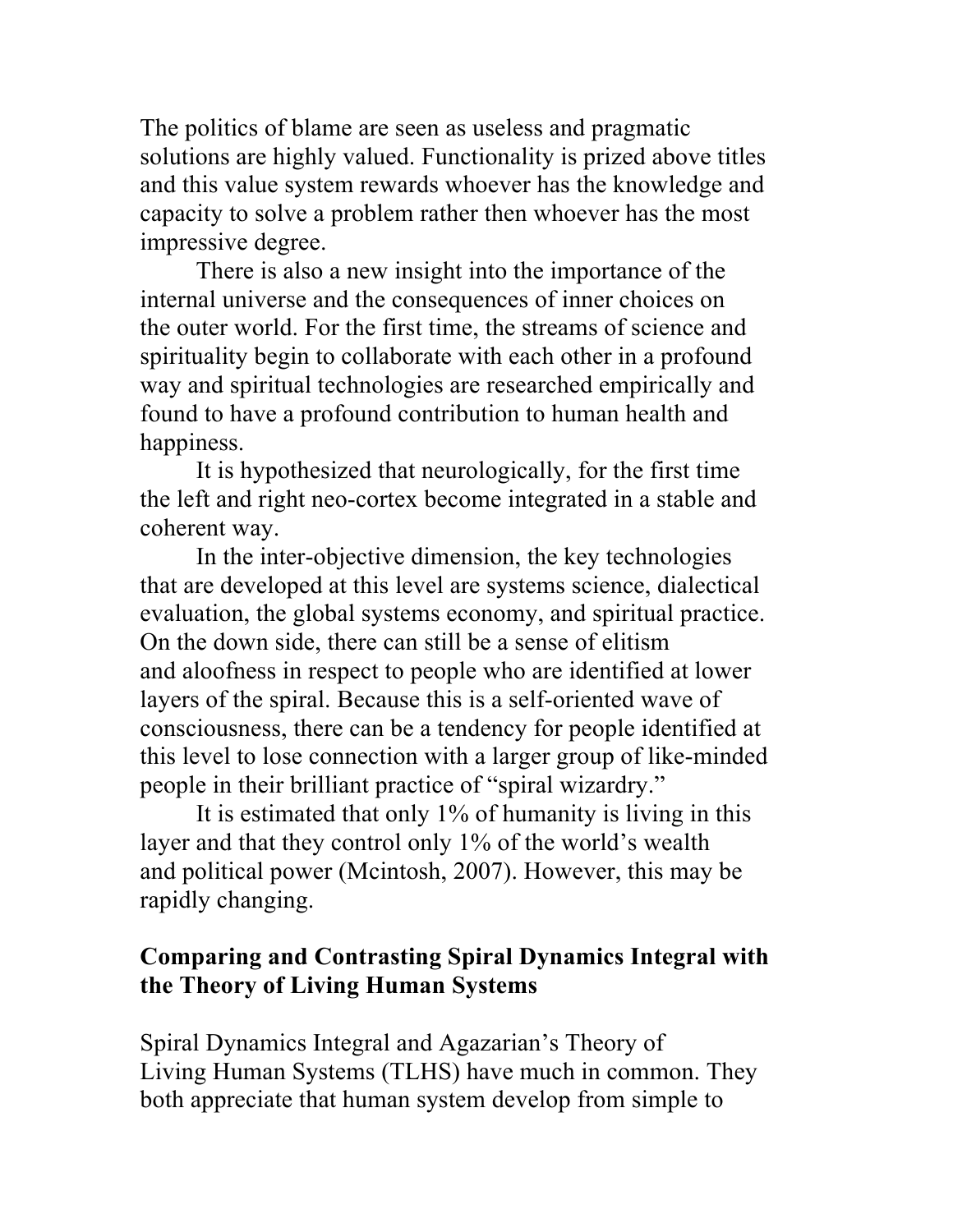complex. They both see the evolution of human systems as proceeding through a process of thesis, antithesis and synthesis. (An example of this in TLHS, is compliance, defiance, co-operation.) They also both hypothesize that by empirically studying the natural emergence of different structures in the development of human systems we may develop a more skillful capacity to release the inherent drive towards systems evolution. Both systems seek to create opportunities for growth by (in the language of TLHS) reducing the restraining forces to human systems evolution as opposed to increasing the driving forces or "pushing" the river of human systems evolution. The particular way that each theory conceptualizes the phases of system development is quite different. TLHS hypothesizes that all human systems naturally move through three phases of development: authority, intimacy, and work, love and play. SDI proposes the spiral of development that I have just outlined. Is there a way to integrate these two understandings of the phases of system development? Here is one possibility.

At each phase of the spiral that SDI proposes, there is a struggle between the individual and the group that is resolved at progressively greater degrees of complexity. This tension between the individual and the group, is a struggle that SDI follows all the way up the spiral of consciousness. If we look at the spiral from the point of view of TLHS, we could reframe the conflicts between the individual and the group as conflicts around authority and intimacy. From this perspective, we could hypothesize that Agazarian's phases of system development are re-occurring in progressively more nuanced iterations as the spiral evolves. Lets flesh out this idea.

According to TLHS, in the stage of authority, individuals must resolve their issues with giving and taking authority, learn how to contain their frustration and aggression, and resolve the compliant and defiant roles that keep them stuck in redundant loops of awareness. In other words, they have to learn how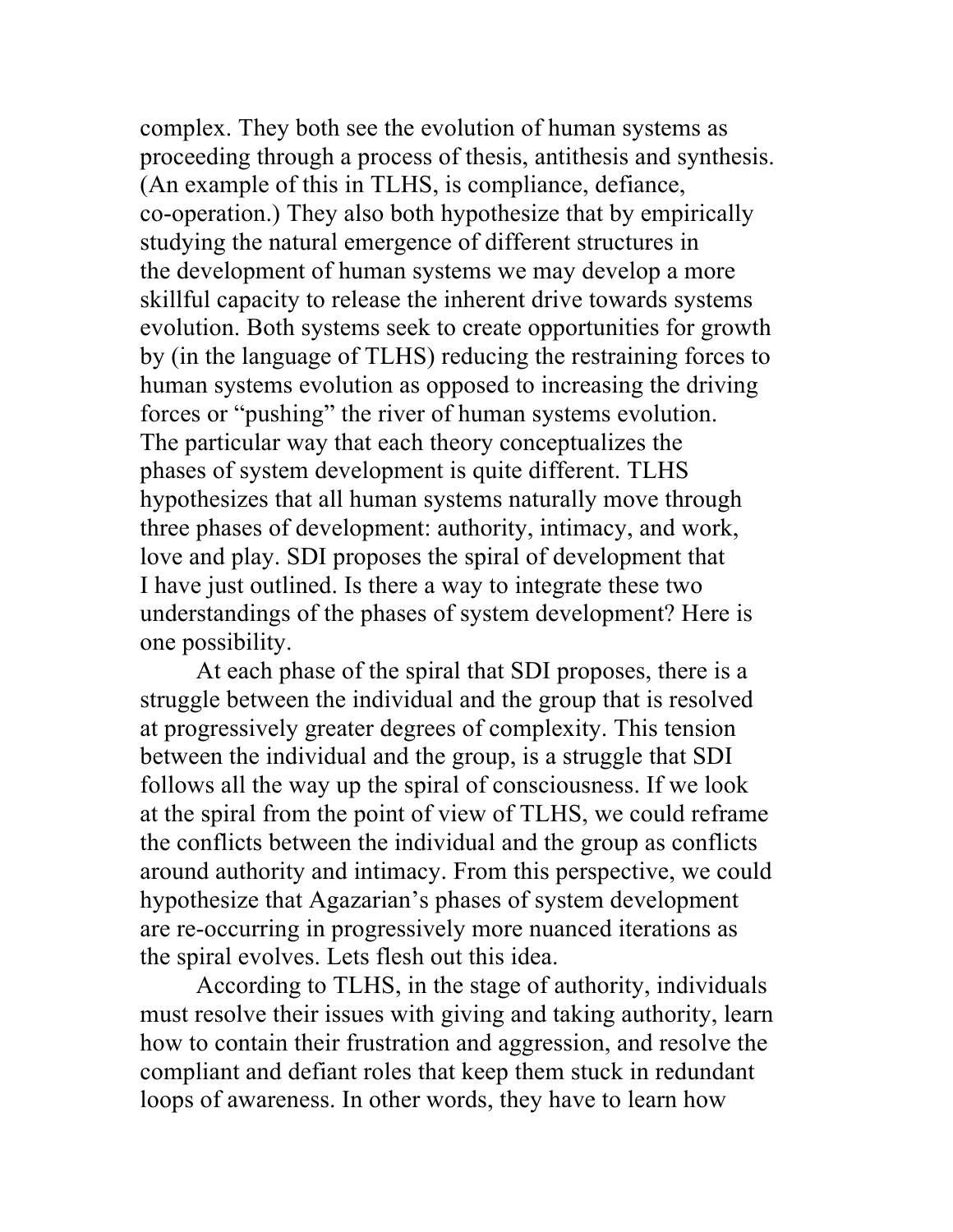take responsibility for themselves in the context of their relationships. In SDI, each "self-centered" level of the spiral might be understood as a confrontation with authority issues at higher degrees of complexity. In the red level, individuals have to learn how to contain their physical power and aggression. In the orange level, individuals have to learn how to contain their mental power and aggression. As individuals become capable of containing their propensity to act out their issues around power and aggression, they can then take responsibility for their contribution to the good of the whole. In SDI this is the requirement for membership in the Integral level. Conversely, if we look at TLHS and its systems-centered practice through the lens of SDI, we might hypothesize that a systems centered training is practice for the Integral wave of systems development proposed by SDI. In the next installment of this article, I will examine this hypothesis more directly.

Similarly, from the perspective of TLHS, we could say that at each group-centered level of the spiral, human systems are confronting their conflicts around intimacy at higher levels of complexity. Each group-centered wave begins in the phase of enchantment and eventually transforms into disenchantment. As individuals exit each group-centered wave, they become disenchanted with the costs of subscribing to the particular, limited assumptions and values of that level. At the purple level, the protection and security of the sacred canopy of the tribe is felt to be oppressive. In the blue wave, the "revealed", transcendent truths that have brought order to a chaotic world are brought under the scrutiny of an emerging scientific consciousness. At each layer, awareness begins to question the assumptions that are the requirements for membership in that level. The cost of security in the group eventually becomes too high. As individuals become disenchanted and transcend these assumptions they become pathfinders for the next wave of the spiral. If we look at systems-centered practice through the lens of SDI, we might hypothesize that it is training for holding the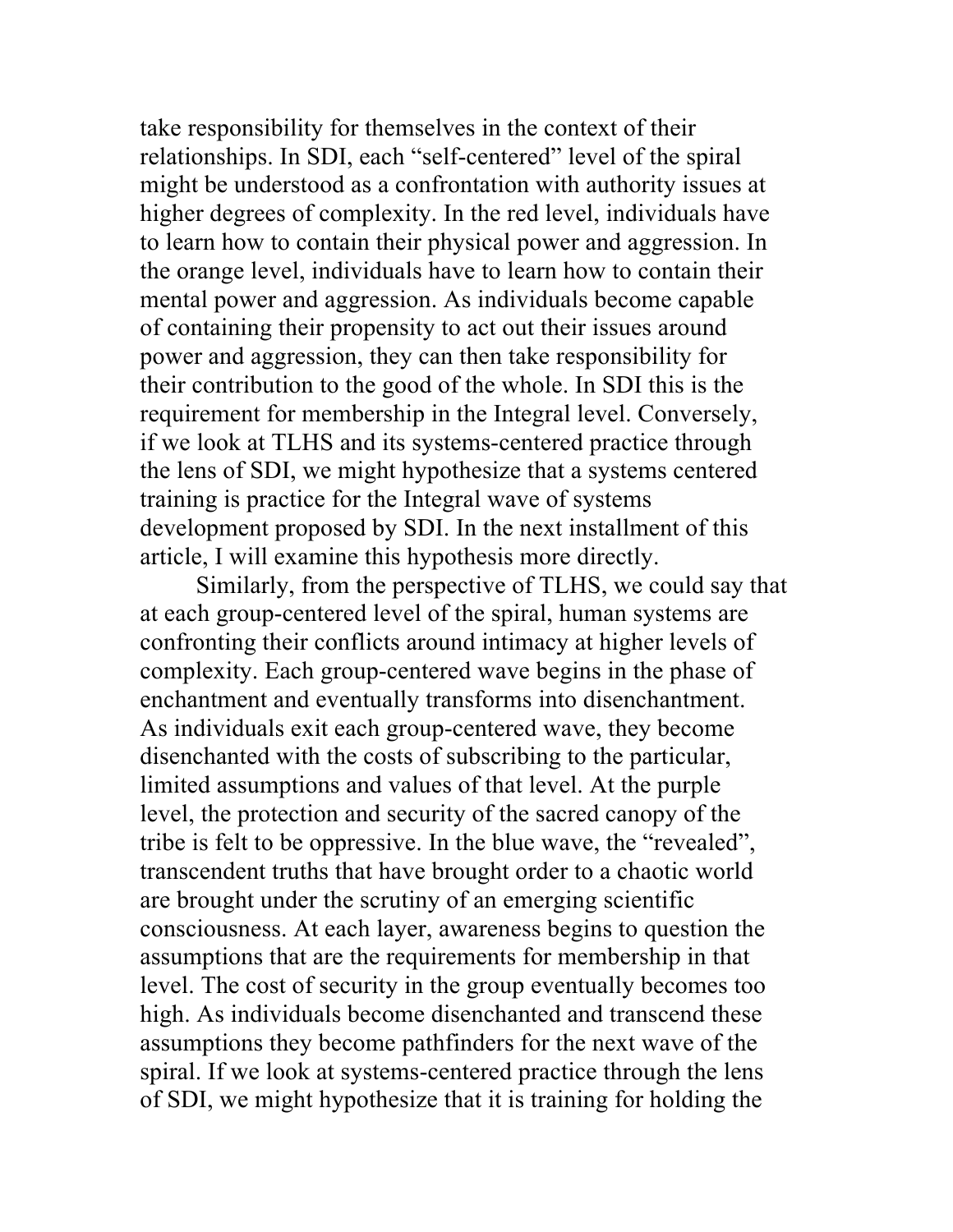paradoxes of being both together and alone in a group at each level of the spiral and containing differences that at first seem too different.

From the perspective of SDI, it seems to me that Agazarian's theory is clearly a second tier theory of human systems development. As such, my opinion is that it has a powerful contribution to make to the evolution of the spiral. In particular, I think that it offers a technology, through functional subgrouping, to resolve the tension between the individual and the group at each level of the spiral. The systems-centered method of functional sub-grouping could provide an accelerant that would be helpful in containing and resolving the paradoxical truths that are held by the different levels of the spiral. The paradoxical nature of truth, i.e., everything is both true and not true simultaneously depending on the context, must be contained if we are to continue to evolve as individuals and as groups. One might frame both SDI and TLHS as theories that teach us how to hold paradoxical truths. The more differences that we contain, the greater our development, transformation and contribution to the spiral.

It is only when the spiral reaches the second tier that the paradoxical truths around authority and intimacy, autonomy and communion, are resolved enough that they are no longer polarizing human consciousness. The integration of these fundamental polarities in human development allows a tremendous amount of energy to be freed up. This energy and creativity can now be used in the service of solving human problems which will inexorably lead to the emergence of the next wave of consciousness. Throughout the spiral that SDI proposes, the dynamics of the phases of system development that TLHS proposes seem apparent. My hypothesis is that as each iteration of these dynamics is completed, there is a deepening of the human potential to live in Agazarian's third phase of system development: *work, love* and *play*. In the next article in this series I will explore this hypothesis further. I will